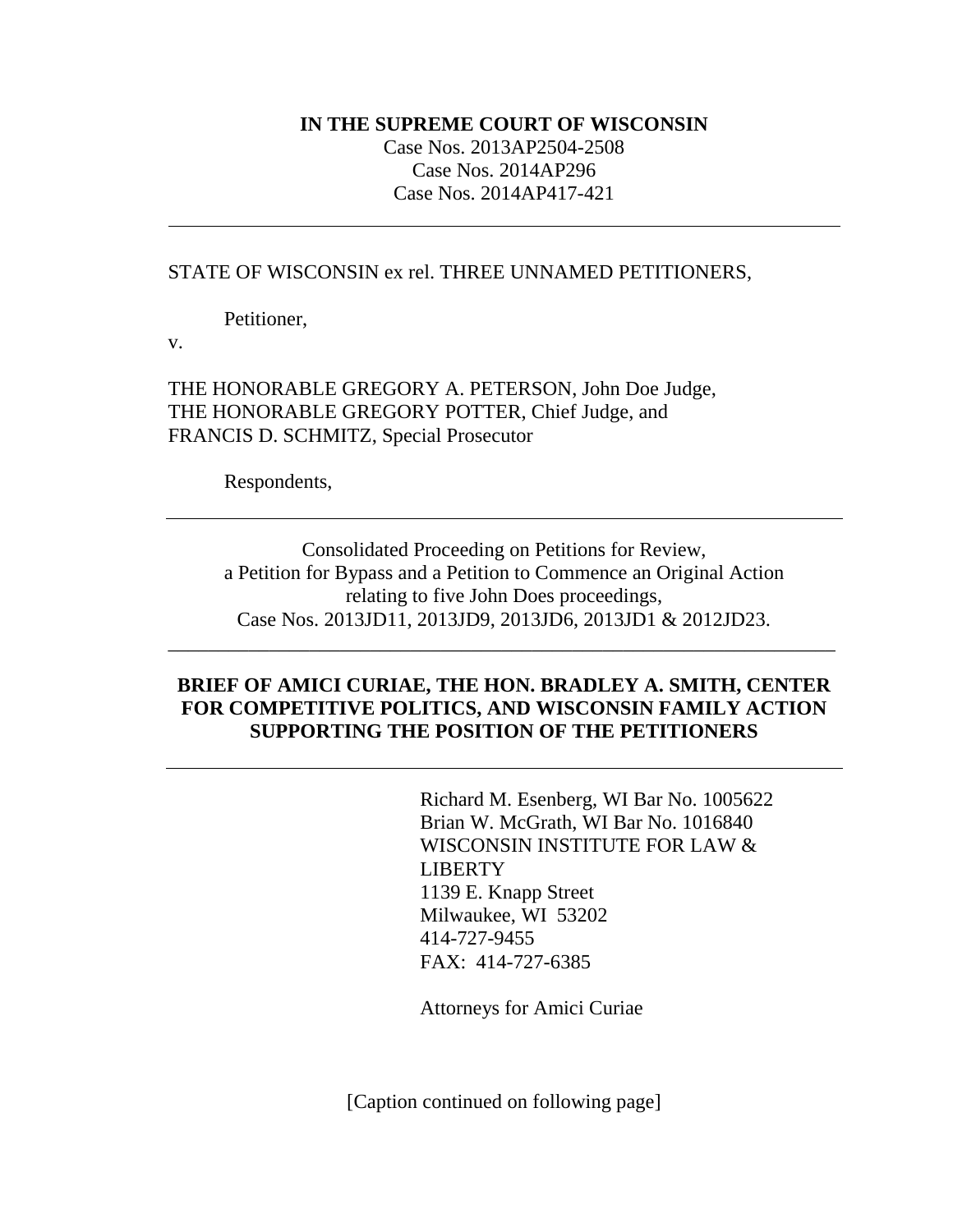### Case Nos. 2014AP296

### STATE OF WISCONSIN ex rel. TWO UNNAMED PETITIONERS,

Petitioner,

v.

THE HONORABLE GREGORY A. PETERSON, John Doe Judge, and FRANCIS D. SCHMITZ, Special Prosecutor

Respondents,

Circuit Court Case #s 2012JD23, 2013JD1, 2013JD6, 2013JD9, 2013JD11 \_\_\_\_\_\_\_\_\_\_\_\_\_\_\_\_\_\_\_\_\_\_\_\_\_\_\_\_\_\_\_\_\_\_\_\_\_\_\_\_\_\_\_\_\_\_\_\_\_\_\_\_\_\_\_\_\_\_\_\_\_\_\_\_\_\_

Case Nos. 2014AP417 - 421

STATE OF WISCONSIN ex rel. FRANCIS D. SCHMITZ, Special Prosecutor,

Petitioner,

v.

THE HONORABLE GREGORY A. PETERSON, John Doe Judge,

Respondent,

And

EIGHT UNNAMED MOVANTS,

Interested Parties.

Circuit Court Case #s 2013JD11, 2013JD9, 2013JD6, 2013JD1, 2012JD23

\_\_\_\_\_\_\_\_\_\_\_\_\_\_\_\_\_\_\_\_\_\_\_\_\_\_\_\_\_\_\_\_\_\_\_\_\_\_\_\_\_\_\_\_\_\_\_\_\_\_\_\_\_\_\_\_\_\_\_\_\_\_\_\_\_\_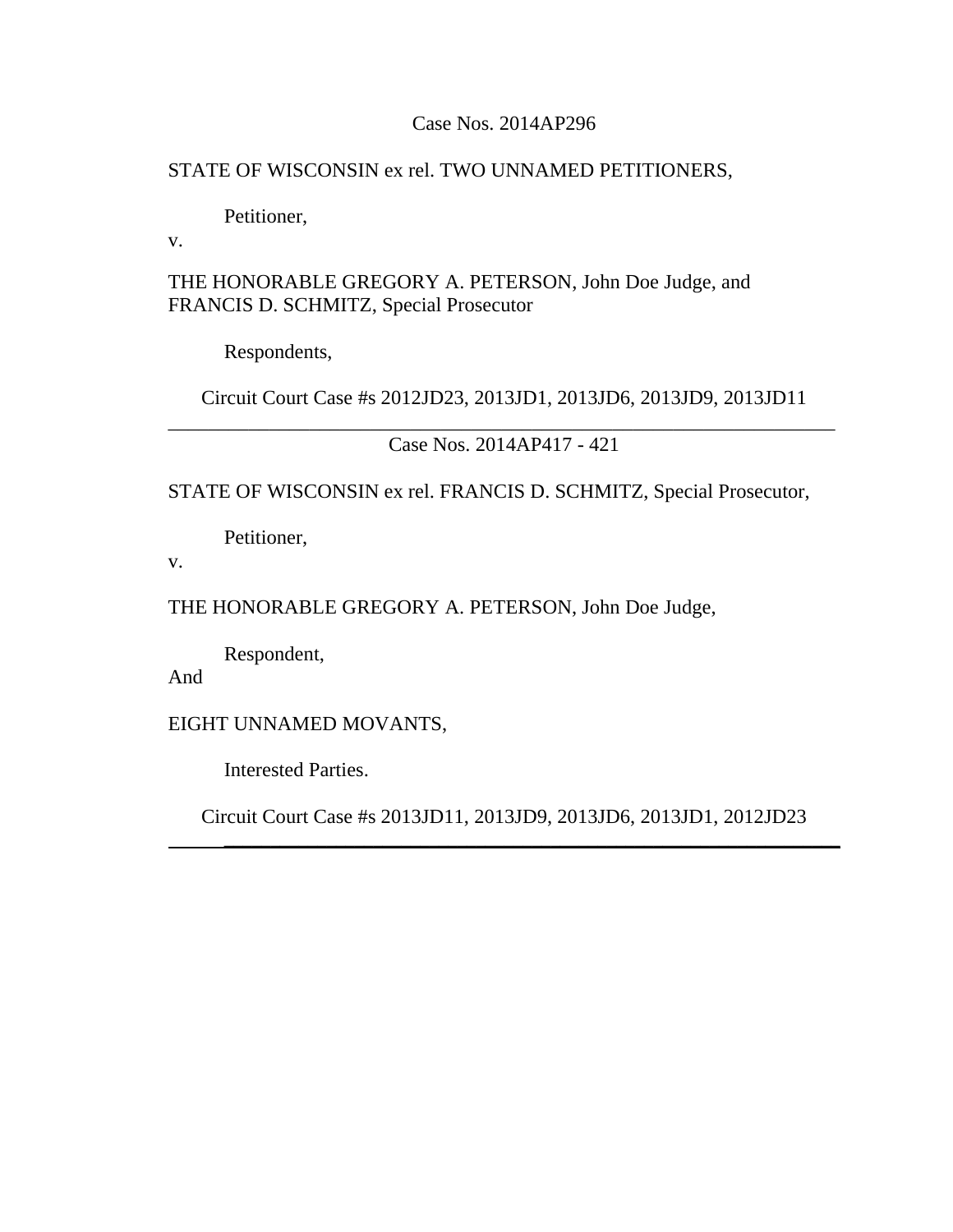# Table of Contents

| I.  |               | "ISSUE ADVOCACY" REQUIRES ROBUST                                                                                                                                                      |  |
|-----|---------------|---------------------------------------------------------------------------------------------------------------------------------------------------------------------------------------|--|
|     | A.            | The U.S. Supreme Court Has Provided Robust<br>Protection for Issue Advocacy Expenditures3                                                                                             |  |
|     | <b>B.</b>     | Any Restriction on Issue Advocacy that Is<br>Alleged to be a "Coordinated Communication"<br>and thus Transformed into Express Advocacy<br>Must Have Narrow and Specific "Content" and |  |
| II. |               | WISCONSIN HAS NO CONSTITUTIONALLY<br>ADEQUATE DEFINITION AS TO WHAT "CONTENT"<br>OR WHAT "CONDUCT" CONSTITUTES                                                                        |  |
|     | $\mathsf{A}.$ | There Must Be a Content Limitation on the<br>Type of Speech that May Be Considered                                                                                                    |  |
|     | <b>B.</b>     | There is also No Clear Conduct Standard under                                                                                                                                         |  |
|     |               |                                                                                                                                                                                       |  |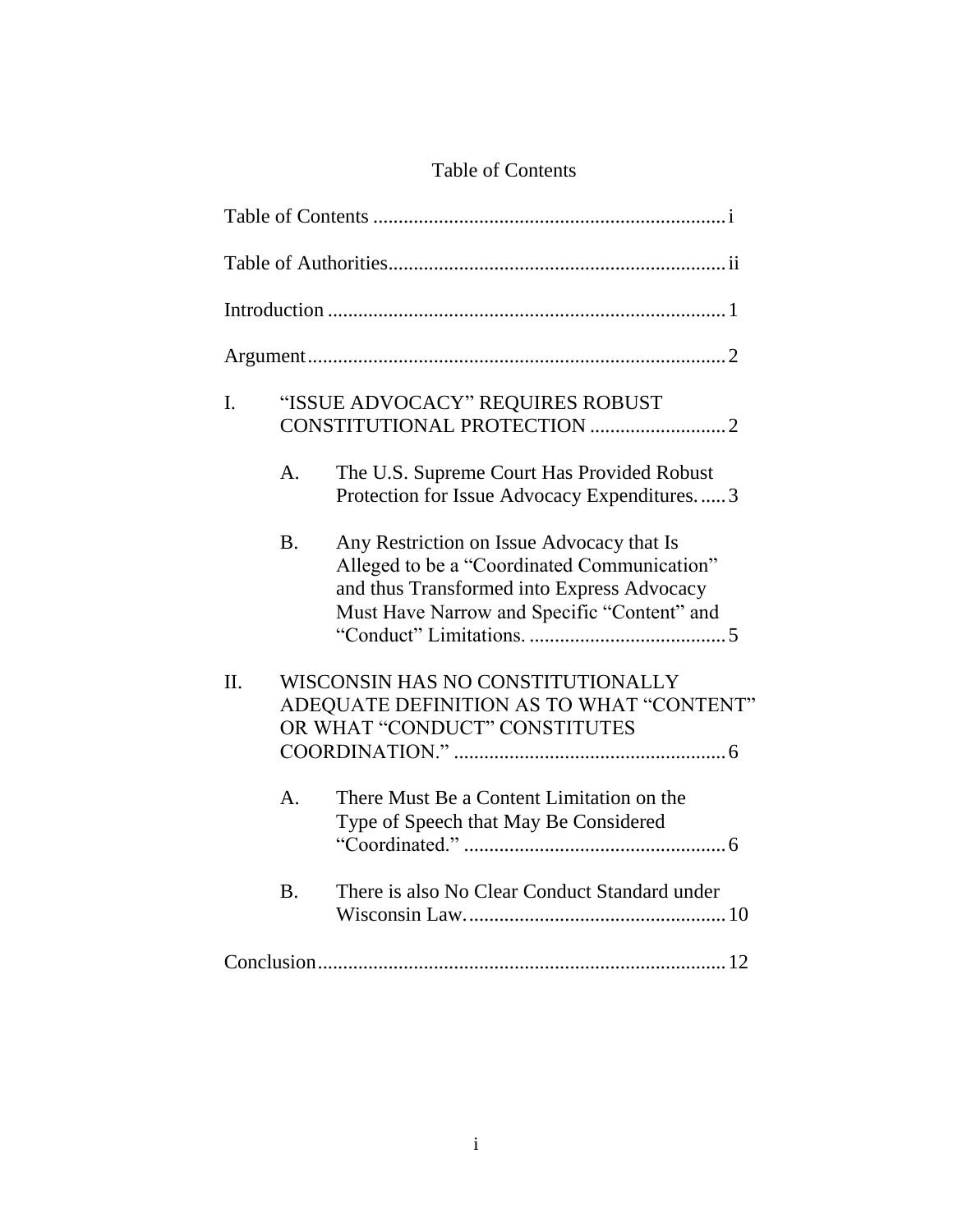# Table of Authorities

# **CASES**

| FEC v. Christian Coalition, 52 F. Supp. 2d 45 (D.D.C. 1999)                                                     |
|-----------------------------------------------------------------------------------------------------------------|
| FEC v. Wisconsin Right to Life, Inc., 551 U.S. 449 $(2007)3, 4,$                                                |
| First Nat'l Bank of Boston v. Bellotti, 435 U.S. 765 (1978)4                                                    |
|                                                                                                                 |
| Wisconsin Coalition for Voter Participation et al. v. State<br>Elections Board, 231 Wis. 2d 670, 605 N.W.2d 654 |
| Wisconsin Right to Life, Inc. v. Barland, 751 F.3d 804                                                          |
| Wisconsin Right to Life State Political Action Comm. v.                                                         |
| STATUTES/CODES                                                                                                  |
|                                                                                                                 |
|                                                                                                                 |
|                                                                                                                 |
|                                                                                                                 |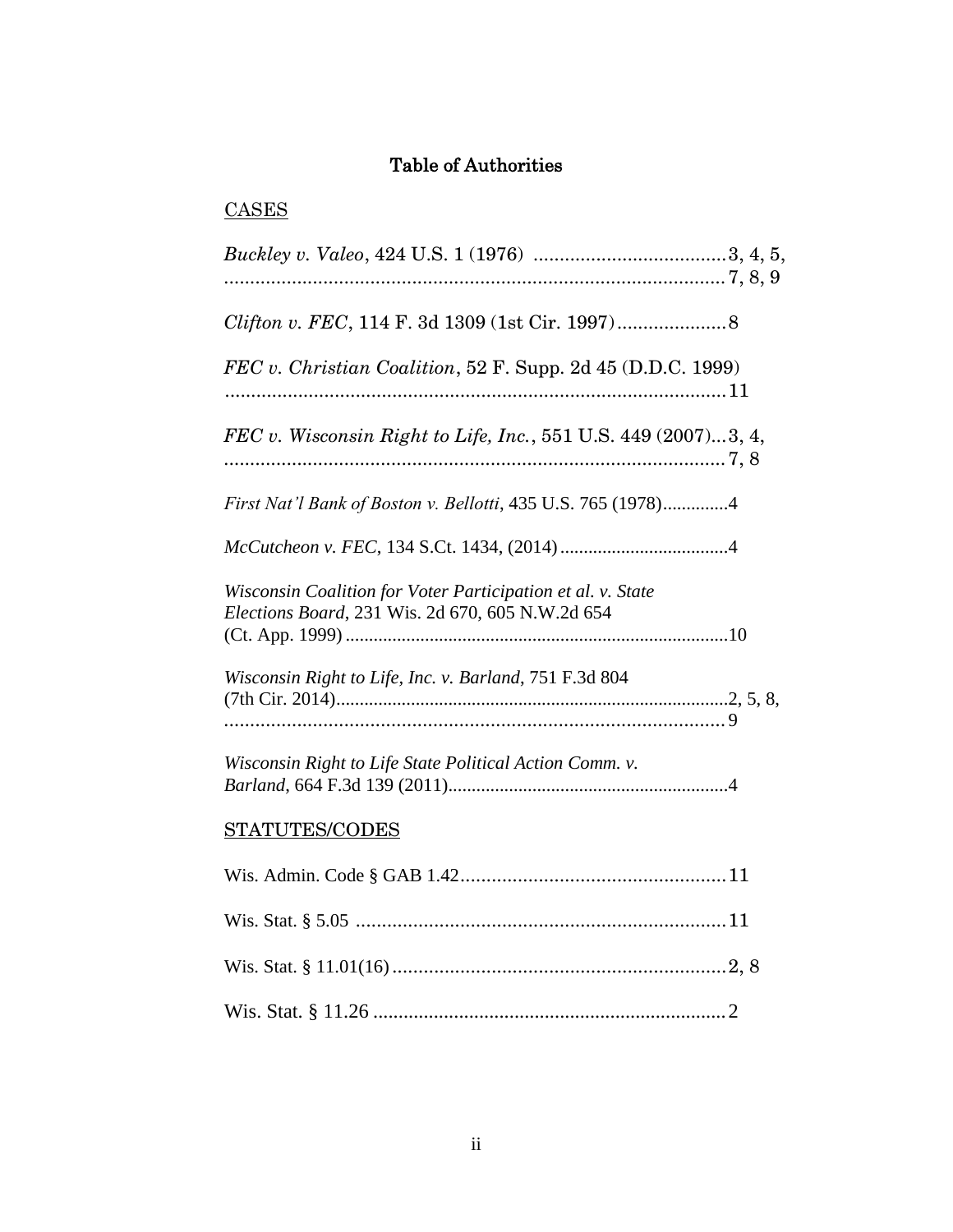### OTHER AUTHORITIES

Bradley A. Smith, *Super PACs and the Role of "Coordination" in Campaign Finance Law*, 49 WILLIAMETTE L. REV. 603 (2013) ...5, 6

Bradley A. Smith and Stephen M. Hoersting, *A Toothless Anaconda: Innovation, Impotence and Overenforcement at the Federal Election Commission*, 1 ELECTION L.J. 145, 168 (2002) .................................6

Matter of The Coalition, MUR 4624, Commissioner Bradley A. Smith Statement for the Record, available at [http://www.fec.gov/members/former\\_members/smith/smithreason6.htm](http://www.fec.gov/members/former_members/smith/smithreason6.htm) ............................................................................................................6, 7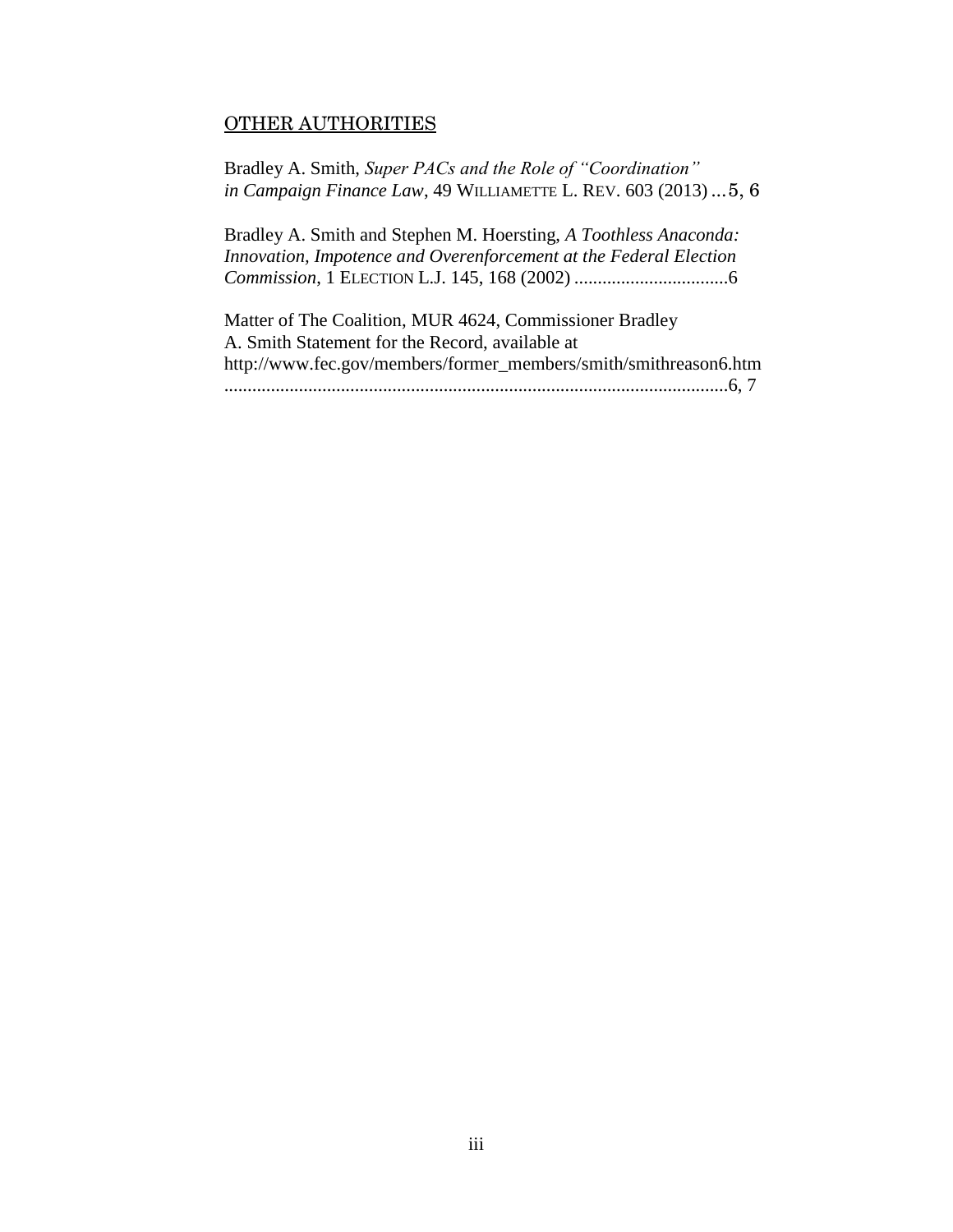#### **INTRODUCTION**

*Amici* are the Hon. Bradley A. Smith, the Center for Competitive Politics ("CCP"), and Wisconsin Family Action ("WFA"). Professor Smith is one of the nation's leading authorities on campaign finance law. He has been a member of the Federal Election Commission and served as its Chairman in 2004.

CCP is a  $501(c)(3)$  organization and is the nation's largest organization dedicated solely to protecting First Amendment political rights. Professor Smith is the Chair of CCP.

WFA is a  $501(c)(4)$  social welfare organization. WFA is engaged in education, grassroots organization, and advocacy on issues of importance to traditional families. WFA also works with officeholders and candidates who share its concerns about Wisconsin families. WFA justifiably fears that based on the John Doe prosecutors' theory of this case, if it speaks during an election, its exercise of its constitutional associational and expressive rights will be investigated, and possibly challenged, by prosecutors as criminal conduct.<sup>1</sup>

This Court requested briefing from the parties in this case on a number of issues. *Amici* submit this brief on numbers 7 and 11, asking whether Wisconsin's campaign finance law can be interpreted to treat "coordinated" expenditures for

 $\overline{a}$ 

<sup>&</sup>lt;sup>1</sup> WFA has been identified in media reports as having received a subpoena as part of this John Doe proceeding.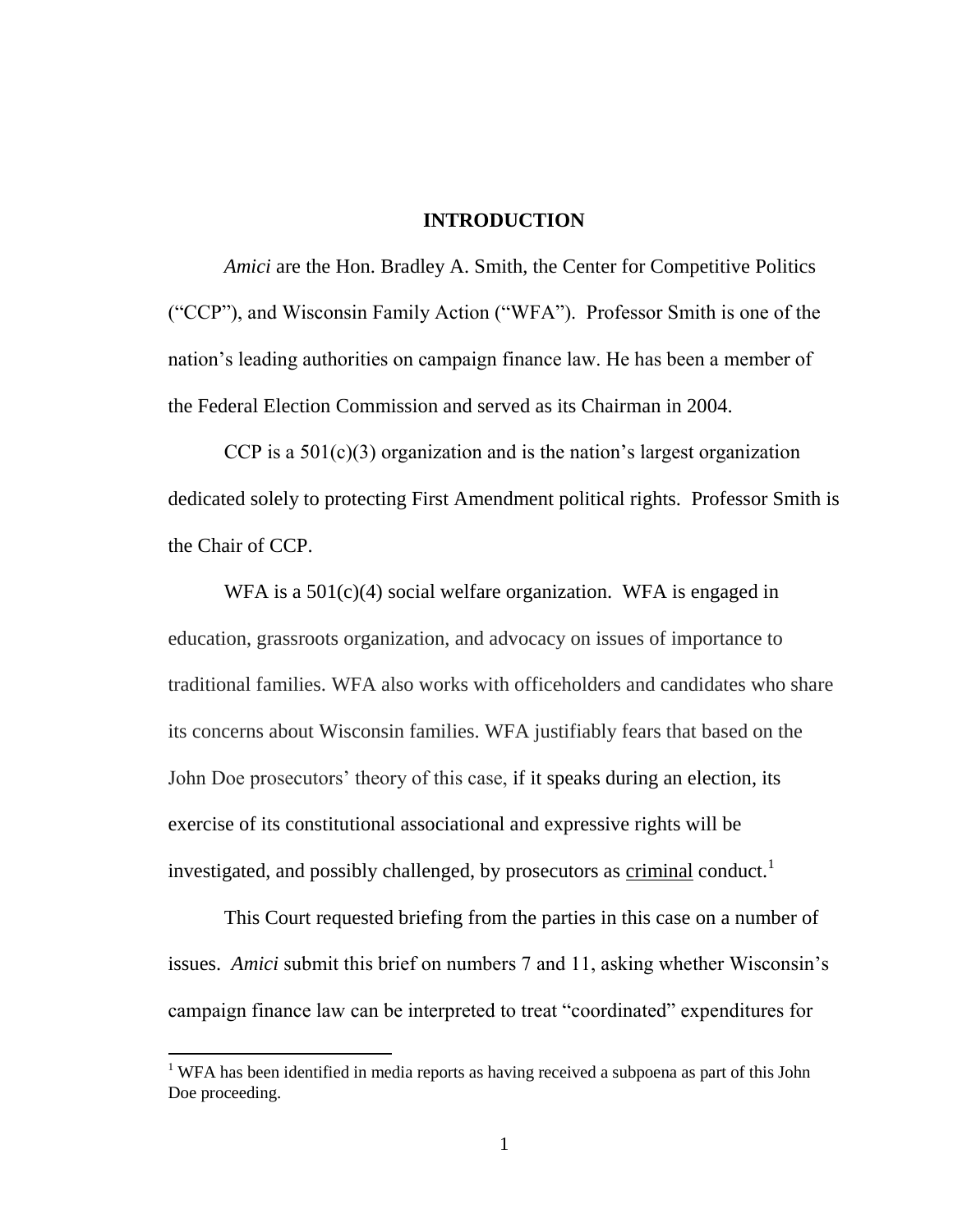issue advocacy as "contributions" and, if so, whether it does so in a constitutional manner.

#### **ARGUMENT**

### **I. "ISSUE ADVOCACY" REQUIRES ROBUST CONSTITUTIONAL PROTECTION.**

The Petitioners and other  $501(c)(4)$  social welfare organizations like WFA have been threatened with felony charges for speaking during an election. This First Amendment oddity is a product of the Respondents' stated position that, if discussed with a candidate for public office, independent expenditures for issue advocacy – speech afforded robust constitutional protection – might be construed as a political contribution to that candidate. If the amount of the independent expenditure exceeds the contribution limits to a candidate under Wis. Stat. § 11.26, then the speech becomes a felony.

Whether or not the law may ever treat coordinated expenditures for issue advocacy as contributions, Wisconsin has not done so – at least not in a constitutional manner. Under Wisconsin law, spending on political activities – whether they are deemed "contributions" or "expenditures" – may be regulated only if they have been undertaken for a "political purpose." The statute purports to cast a very wide net, defining "political purpose" as anything done for the purpose of "influencing" an election. Wis. Stat. § 11.01(16). In *Wisconsin Right to Life, Inc. v. Barland*, 751 F.3d 804 (7th Cir. 2014) (*Barland II*), the Seventh Circuit found this definition of "political purposes" to be unconstitutional as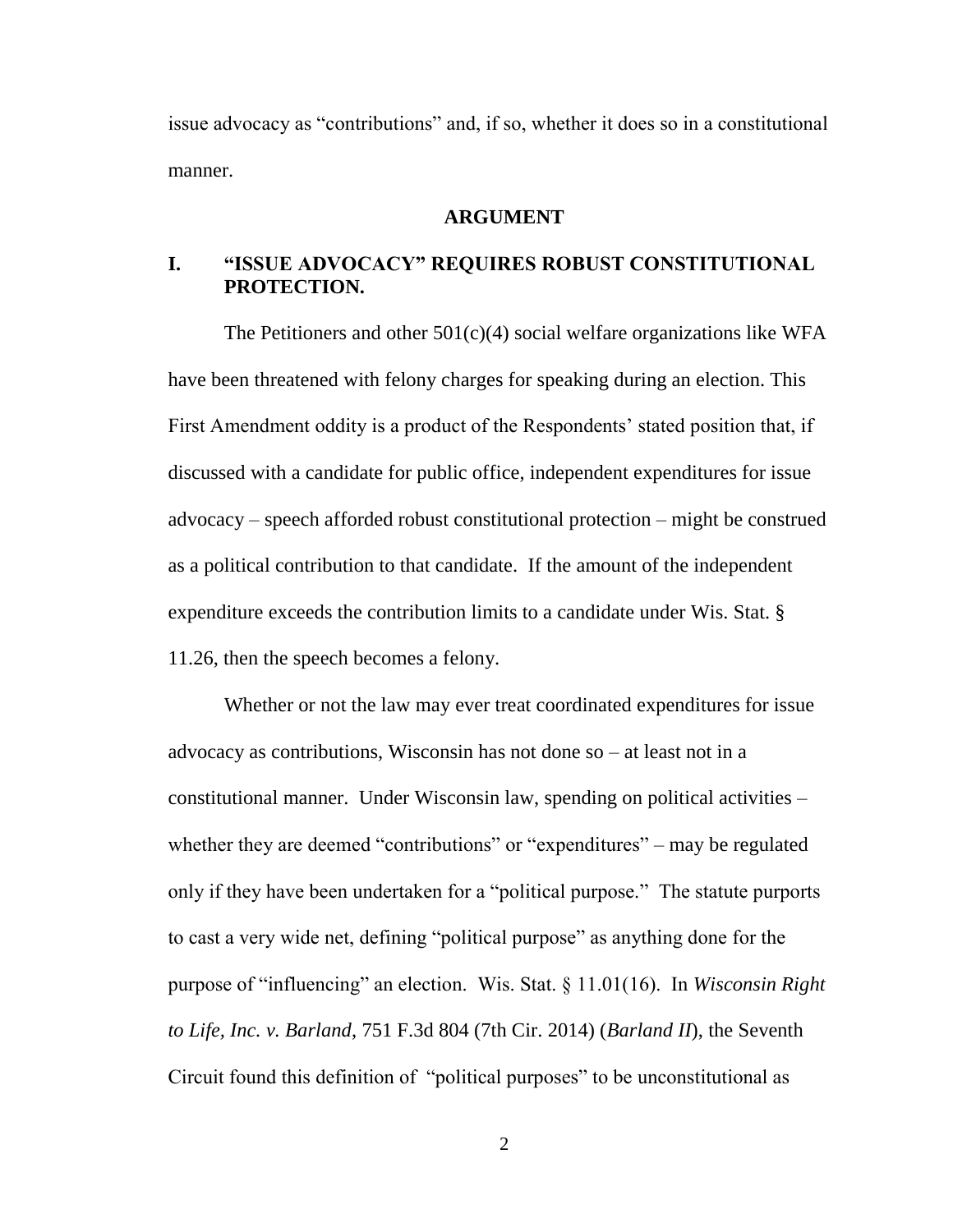applied to issue advocacy, applying a saving construction similar to that adopted by the Supreme Court in *FEC v. Wisconsin Right to Life, Inc.*, 551 U.S. 449 (2007) ("*WRTL II*"), which made clear that standards based on something other than a communication's text, e.g., on its "intent" or "effect," are constitutionally impermissible. Under *Barland II*, speech may constitutionally be considered to have been undertaken for "political purposes" only if it amounts to express advocacy or its functional equivalent as defined in *WRTL II*. If that saving construction applies here, the Petitioners win.

But the Respondents contend that this saving construction should not apply to speech that has been "coordinated" with a candidate. They say that the fact that a candidate had some contact with a speaker – raised money for it, requested or suggested a communication or discussed its content – removes the need for constitutional protection.

### *A. The U.S. Supreme Court Has Provided Robust Protection for Issue Advocacy Expenditures*.

To understand why the Respondents' position is constitutionally suspect, it is necessary to understand the framework for analyzing restrictions on political speech. The U.S. Supreme Court has long recognized that "[a] restriction on the amount of money that a person or group can spend on political communication during a campaign necessarily reduces the quantity of expression by restricting the number of issues discussed, the depth of their exploration and the size of the audience reached." *Buckley v. Valeo*, 424 U.S. 1, 19 (1976). Restrictions on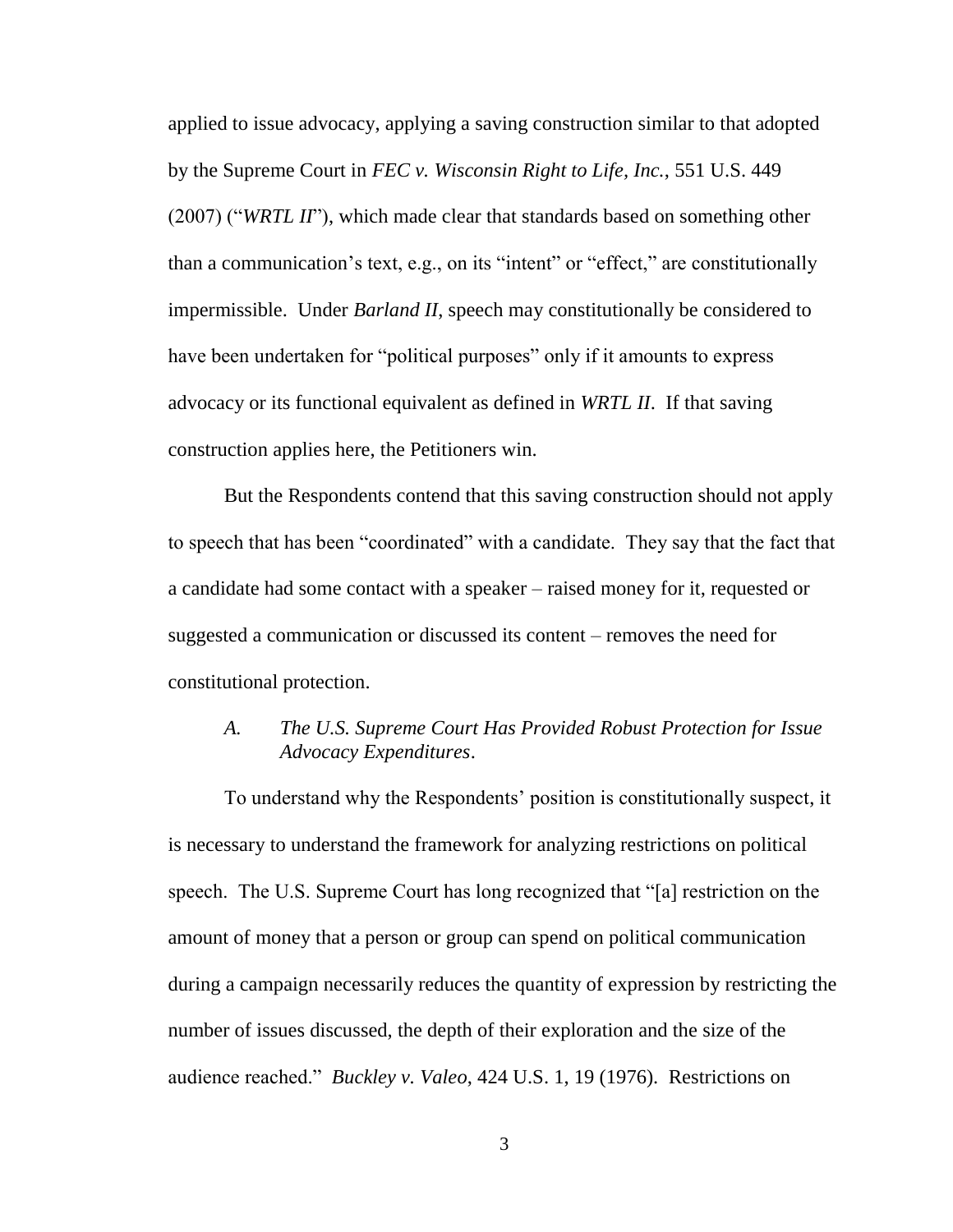"expenditures" (Wisconsin law calls them "disbursements," *i.e.*, what a speaker may spend directly, as opposed to limits on contributions to a candidate) directly restrain speech and, as the Seventh Circuit has noted, "usually flunk" the constitutional test. *Wis. Right to Life State Political Action Comm. v. Barland*, 664 F.3d 139, 145 (2011) (*Barland I*).

Such limitations are most problematic in the case of "issue advocacy" – speech that is something other than an appeal to elect or defeat a candidate. Even if done in an attempt to reach alleged "evasion" of contribution limits<sup>2</sup> – they directly limit core political speech. *WRTL II*, 551 U.S. at 469 ("'[T]he Constitution embraces at the least the liberty to discuss publicly and truthfully all matters of public concern without previous restraint or fear of subsequent punishment.'"), *quoting First Nat'l Bank of Boston v. Bellotti*, 435 U.S. 765, 776 (1978). Indeed, the U.S. Supreme Court's historic refusal to subject contribution limits to strict scrutiny depends on the fact that persons who are limited in their ability to contribute to candidates are otherwise free to "discuss candidates and issues," *i.e.*, issue advocacy. *Buckley*, 424 U.S. at 21. As *Amicus* Smith has observed, the unfettered ability to spend money to speak is an important "escape valve" that permits less exacting scrutiny of limitations on contributions. Bradley

 $\overline{a}$ 

<sup>&</sup>lt;sup>2</sup> The Supreme Court has been increasingly reluctant to uphold limitations on speech as an "anticircumvention" rule to support some other restriction. *See McCutcheon v. FEC*, 134 S.Ct. 1434, 1458 (2014) (noting that base contribution limits are themselves a prophylactic measure and that "[t]his "prophylaxis-upon-prophylaxis approach" requires that we be particularly diligent in scrutinizing the law's fit").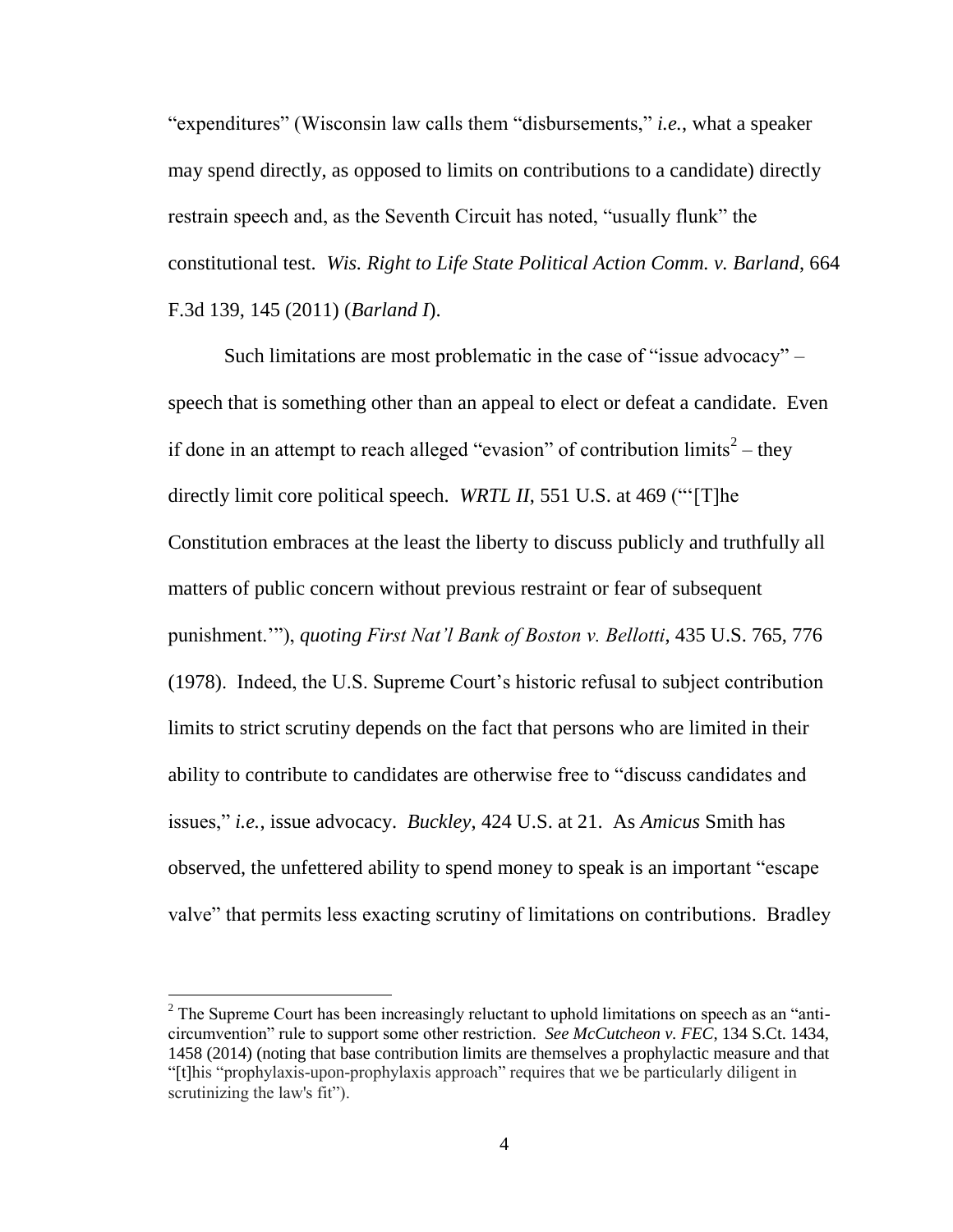A. Smith, *Super PACs and the Role of "Coordination" in Campaign Finance Law*, 49 WILLIAMETTE L. REV. 603, 612 (2013).

Because "political speech is at the core of the First Amendment, overbreadth and vagueness concerns loom large in this area" and "campaignfinance regulation must be precise, clear, and may only extend to speech that is 'unambiguously related to the campaign of a particular … candidate.'" *Barland II*, 751 F.3d at 811, *quoting Buckley*, 424 U.S. at 80. First Amendment "breathing space" requires that government regulate issue advocacy with "narrow specificity." *Id.*, *quoting Buckley*, 424 U.S. at 41, n. 48. The rules that distinguish express from issue advocacy and expenditures from contributions must be narrowly and clearly drawn.

*B. Any Restriction on Issue Advocacy that Is Alleged to be a "Coordinated Communication" and thus Transformed into Express Advocacy Must Have Narrow and Specific "Content" and "Conduct" Limitations.* 

The danger with the Respondents' position here is obvious. An overly broad or vague definition of "coordination" will close the "escape valve" that is central to *Buckley*'s framework. Particularly when the penalty for getting it wrong is the threat of criminal prosecution, it is essential that "coordination" be clearly and sharply cabined.

Concerns about vagueness and overbreadth in the area of political speech are amplified by the nature of any prospective coordination investigation. Such an inquiry would, by definition, seek to find something that has been allegedly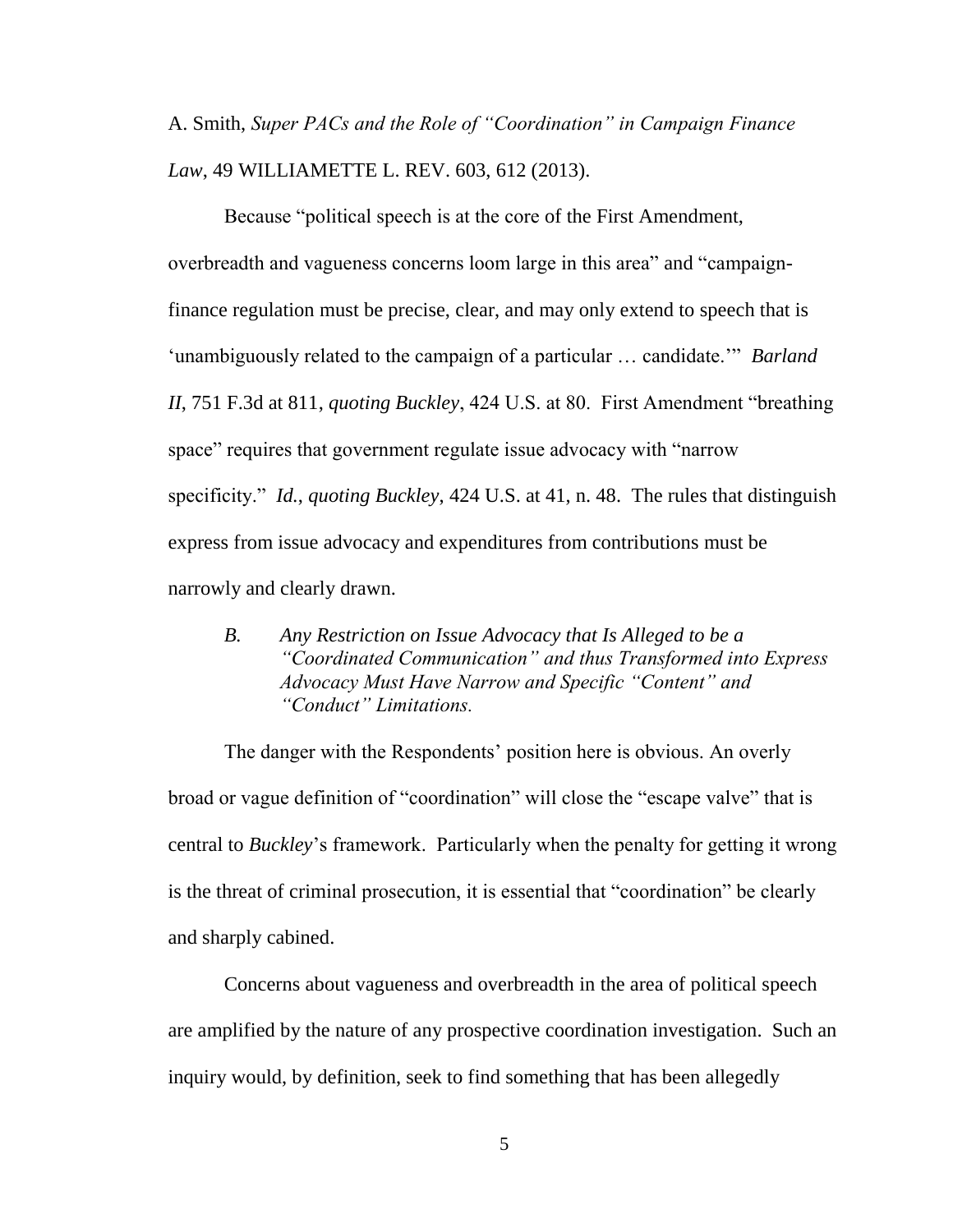hidden. They will often involve nearly unlimited rooting through the activities of political activists – often at the behest of opposing partisans. Because coordination might turn up anywhere, investigators will feel justified looking everywhere.

Given these constitutional concerns, *Amicus* Smith has consistently explained that there is a need to both define the *conduct* and the *content* of communications that may be subject to coordination rules. *See, e.g.*, Bradley A. Smith and Stephen M. Hoersting, *A Toothless Anaconda: Innovation, Impotence and Overenforcement at the Federal Election Commission*, 1 ELECTION L.J. 145, 168 (2002); Matter of The Coalition, MUR 4624, Commissioner Bradley A. Smith Statement for the Record, available at

http://www.fec.gov/members/former\_members/ smith/smithreason6.htm; *see also*  Smith, *supra*, 50 Willamette L. Rev. at 609, n. 19. Clear conduct and content standards allow speakers to know when their speech will be subject to regulation, and prevent intrusive investigations that will otherwise chill protected speech.

### **II. WISCONSIN HAS NO CONSTITUTIONALLY ADEQUATE DEFINITION AS TO WHAT "CONTENT" OR WHAT "CONDUCT" CONSTITUTES "COORDINATION."**

### *A. There Must Be a Content Limitation on the Type of Speech that May Be Considered "Coordinated."*

Without a content standard, speakers who interact with candidates will be at risk, and there will be no safe harbor that immunizes constitutionally-protected speech from partisan prosecutorial harassment. While no legal definition can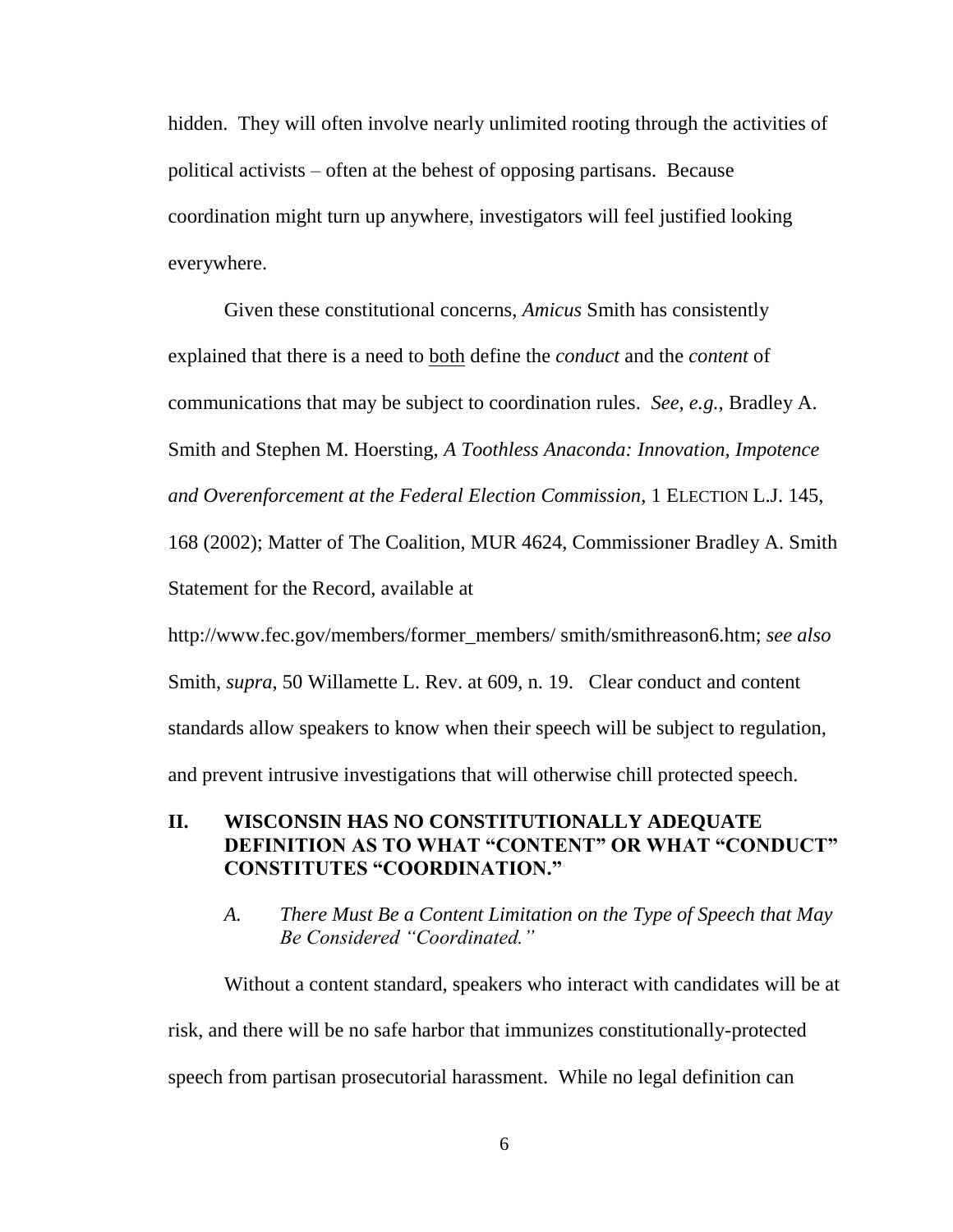completely eliminate ill-founded investigations, a speaker who avoids the type of speech that falls within specifically defined coordination restrictions will ensure that the inquiry will be "short, non-intrusive and inexpensive . . . ." Matter of The Coalition, MUR 4624, *supra*.

This is not because issue advocacy would be of no value to candidates or have no impact on elections. *WRTL II*'s limitation of federal restrictions to express advocacy and its functional equivalent was not contingent on the assumption that the speaker did not intend such a benefit or influence or that issue advocacy would have no such effects. As early as *Buckley*, the Court recognized that the distinction between express and issue advocacy "may often dissolve in practical application," *Buckley*, 424 U.S. at 42, and that speakers are permitted to craft their issue advocacy with an eye to helping a candidate, *id.* at 45.

Yet the Supreme Court has made clear that the lesson to be drawn from this difficulty is precisely the opposite of the Respondents' position. The Supreme Court has maintained robust protection for issue advocacy and rejected the idea that "prophylaxis upon prophylaxis" warrants the suppression of speech. The "[d]iscussion of issues cannot be suppressed simply because the issues may also be pertinent in an election. Where the First Amendment is implicated, the tie goes to the speaker, not the censor." *WRTL II*, 551 U.S. at 474.

This need for objective standards is particularly important for a  $501(c)(4)$ organization like WFA. It engages in issue advocacy; it also works with candidates on issues and policies of common interest. As the U.S. Supreme Court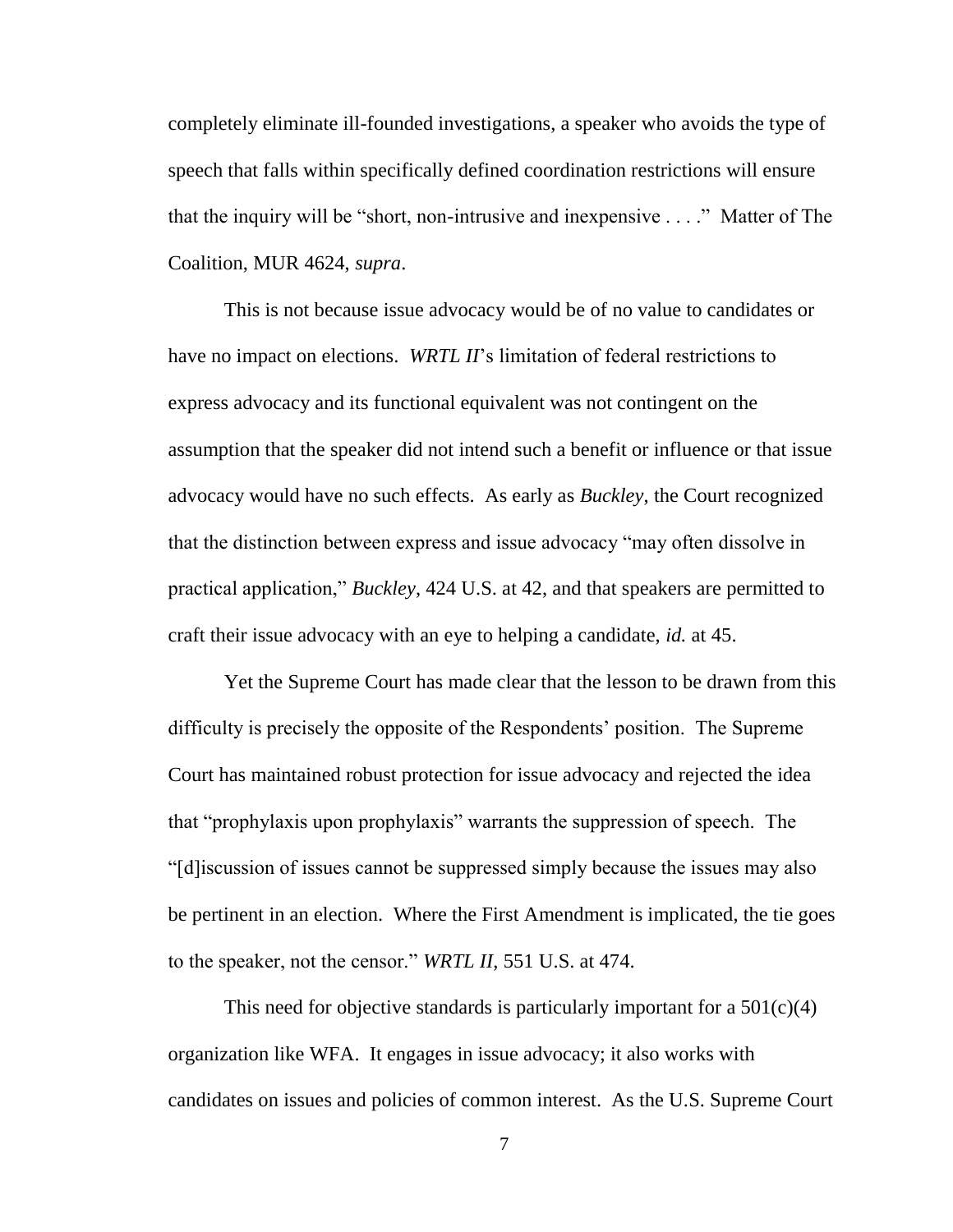has recognized, the right to engage in such association is not suspended because there is an election or because issue advocacy might have an effect on the outcome of an election. A speaker does not "forfeit its right to speak on issues simply because, in other aspects of its work, it opposes candidates who are involved with the same issues." *Id.* at 472. In rejecting a definition of coordination that would apply to communications with elected officials by an organization preparing a voters' guide, the First Circuit noted that "it is beyond reasonable belief that, to prevent corruption or illicit coordination, the government could prohibit voluntary discussions between citizens and their legislators and candidates on public issues." *Clifton v. FEC*, 114 F. 3d 1309, 1314 (1st Cir. 1997).

This content standard must be an objective one based on the actual words used in the communication and not a subjective standard based on intent. An "intent" standard is constitutionally insufficient to distinguish between fullyprotected expenditures for issue advocacy and less-protected contributions for express advocacy. *WRTL II*, 551 U.S. at 467-69. Wisconsin's regulatory scheme has already been determined to fail this test. *Barland II*, 751 F.3d 804.

The statutes define "political purpose" as having to do with "intent" – anything done for the purpose of "influencing" an election. Wis. Stat. § 11.01(16). As noted above, the Seventh Circuit has found that the subjective test in § 11.06(16) is unconstitutional and that Chapter 11 can only reach communications that are objectively express advocacy within the meaning of *Buckley* and *WRTL II*. *Barland II*, 751 F.3d at 843-44.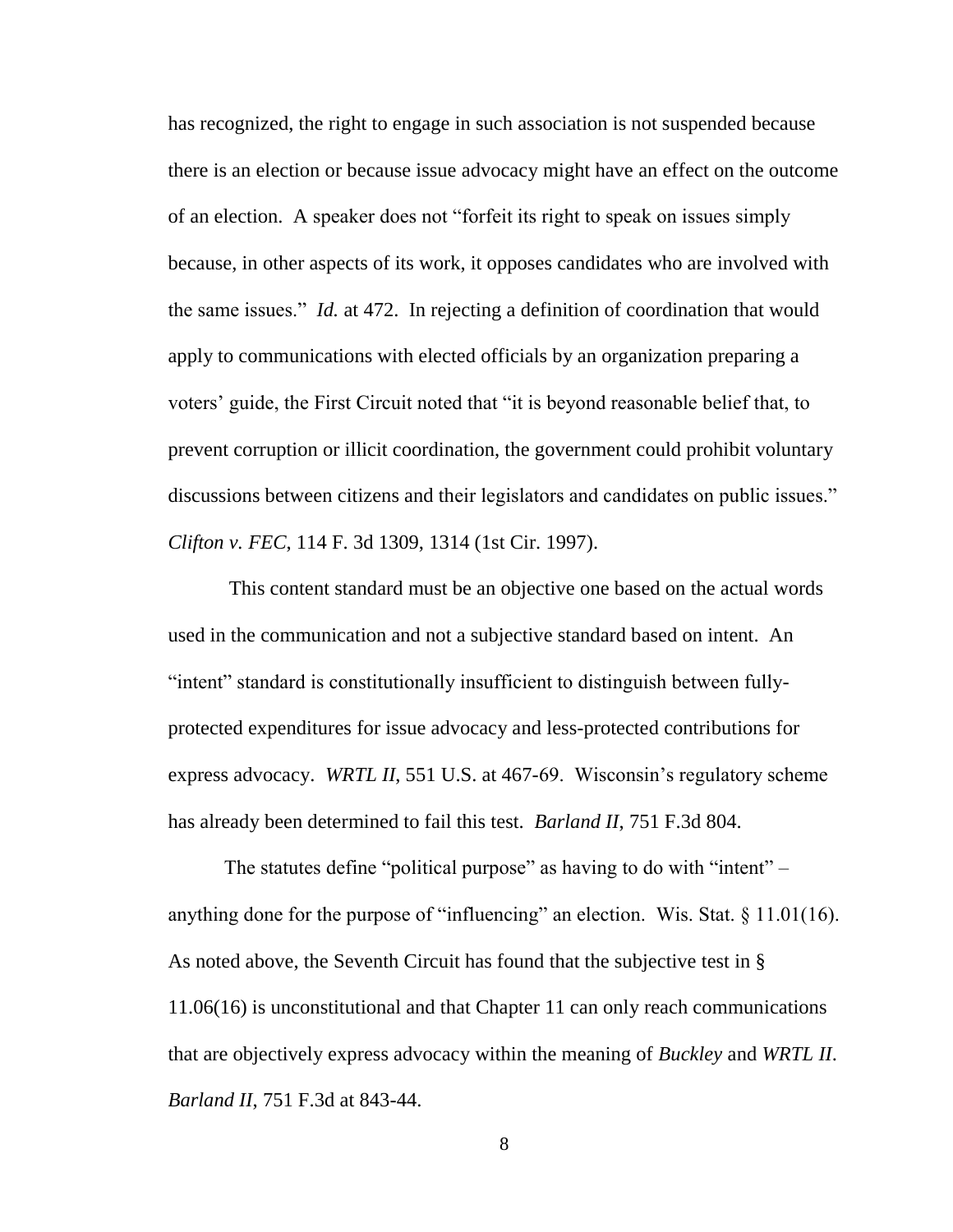The Respondents, in other fora, have argued that *Barland II*'s limiting construction can be ignored here because it applies only to speakers other than candidates, their committees, and political parties. But a limiting construction was not required for these speakers because "[c]ommunications by candidates and their connected committees are 'unambiguously related to the campaign' of a particular candidate. *Id.* at 833, n. 21, *quoting Buckley*, 424 U.S. at 80. On the other hand, application of the definition to "noncandidates and outside groups . . . raises vagueness and overbreadth concerns." *Id.*

The argument that *Barland II* is inapplicable because the Petitioners or others can be "deemed" to have been a subcommittee of a candidate assumes the conclusion. The Wisconsin Club for Growth, for example, is a separate entity and does not purport to be part of the campaign of any candidate. It is a "noncandidate" and an "outside group." If it can be deemed to be otherwise, it is only because the concept of coordination makes it so. But to have engaged in a "coordinated" communication, a "committee" must have made "disbursements" for "political purposes." Use of the term in connection with defining coordination raises the same overbreadth and vagueness concerns as it does in other contexts.

These concerns can be ignored only if some *je ne sais quoi* of coordination – discussion between a speaker and someone who is a candidate – was so pernicious as to obviate the need for any "breathing room" or "safe harbor" otherwise essential for persons engaged in issue advocacy. This could be true only if the fact that a communication about an issue has been discussed with – or, under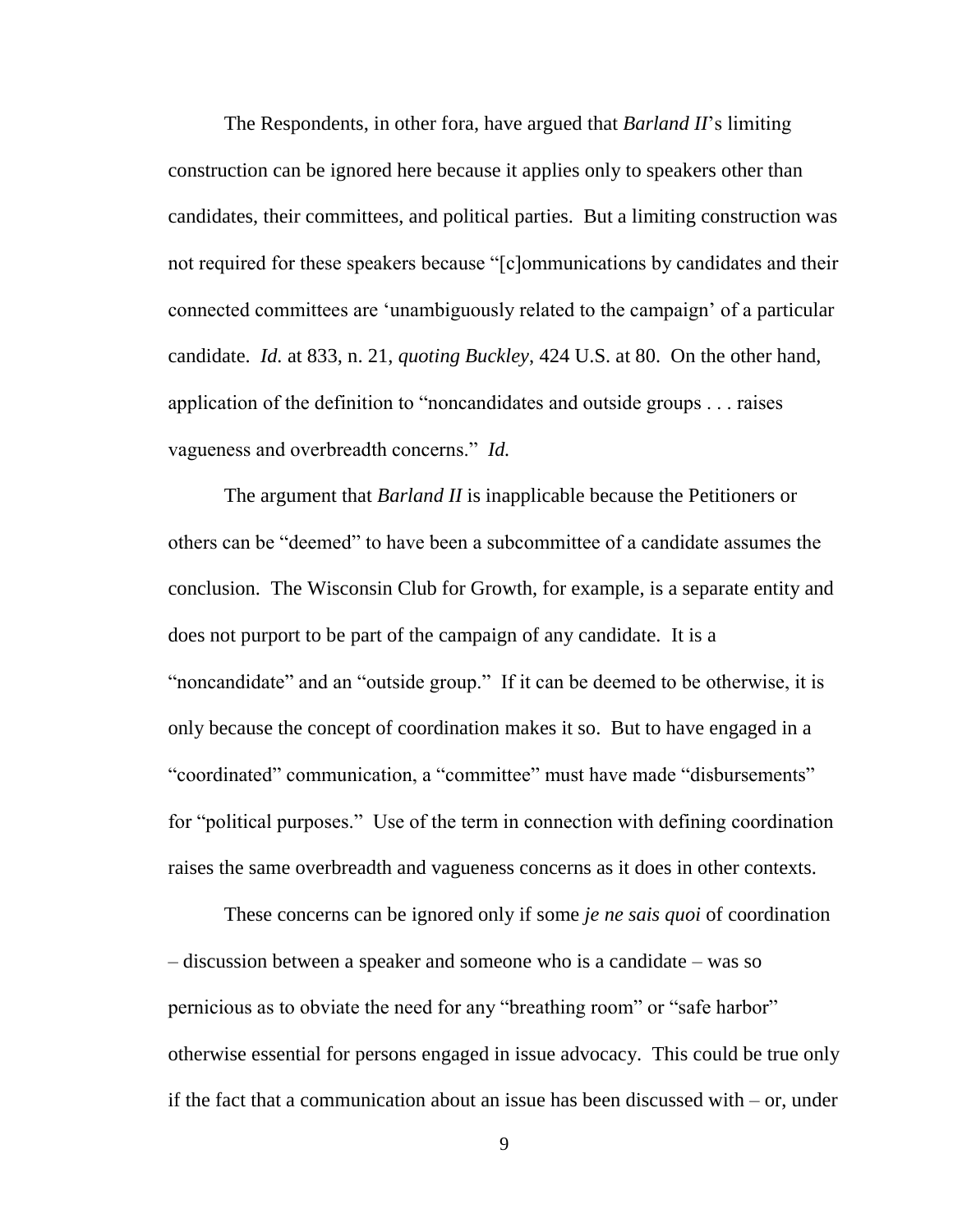Wisconsin law, merely "requested" by  $-$  a candidate is so problematic, in and of itself, that it justifies limiting the speaker's expression.

Respondents may rely upon *Wisconsin Coalition for Voter Participation et al. v. State Elections Board*, 231 Wis. 2d 670, 605 N.W.2d 654 (Ct. App. 1999) ("*WCVP*"). But *WCVP* was based on the intent-based definition of "political purpose" which has now been declared unconstitutional. *WCVP* was a dead letter after the U.S. Supreme Court's rejection of an intent standard in *WRTL II*. Given *WRTL II and Barland II*, it is not possible to apply the contribution, disbursement and other campaign finance provisions of Chapter 11 to any issue advocacy.

*B. There is also No Clear Conduct Standard under Wisconsin Law.*

In addition to having a (permissible) content standard for "coordination," Wisconsin must also have a conduct standard that clearly identifies the actions that constitute illegal coordination. If a speaker has discussed issues with a candidate, she still has to be told precisely how that discussion has now limited her subsequent advocacy on those issues. Imagine that WFA had discussed with an elected official a strategy for getting public support for pro-family policies. Must WFA then be silent on those policies unless it can show it was indifferent to the outcome of elections? Once it has engaged with elected officials on its mission, where does WFA look to see what future speech constitutes "coordination" and what does not? The lack of a clear conduct standard forces advocacy organizations like WFA to avoid all contact on issues of common interest with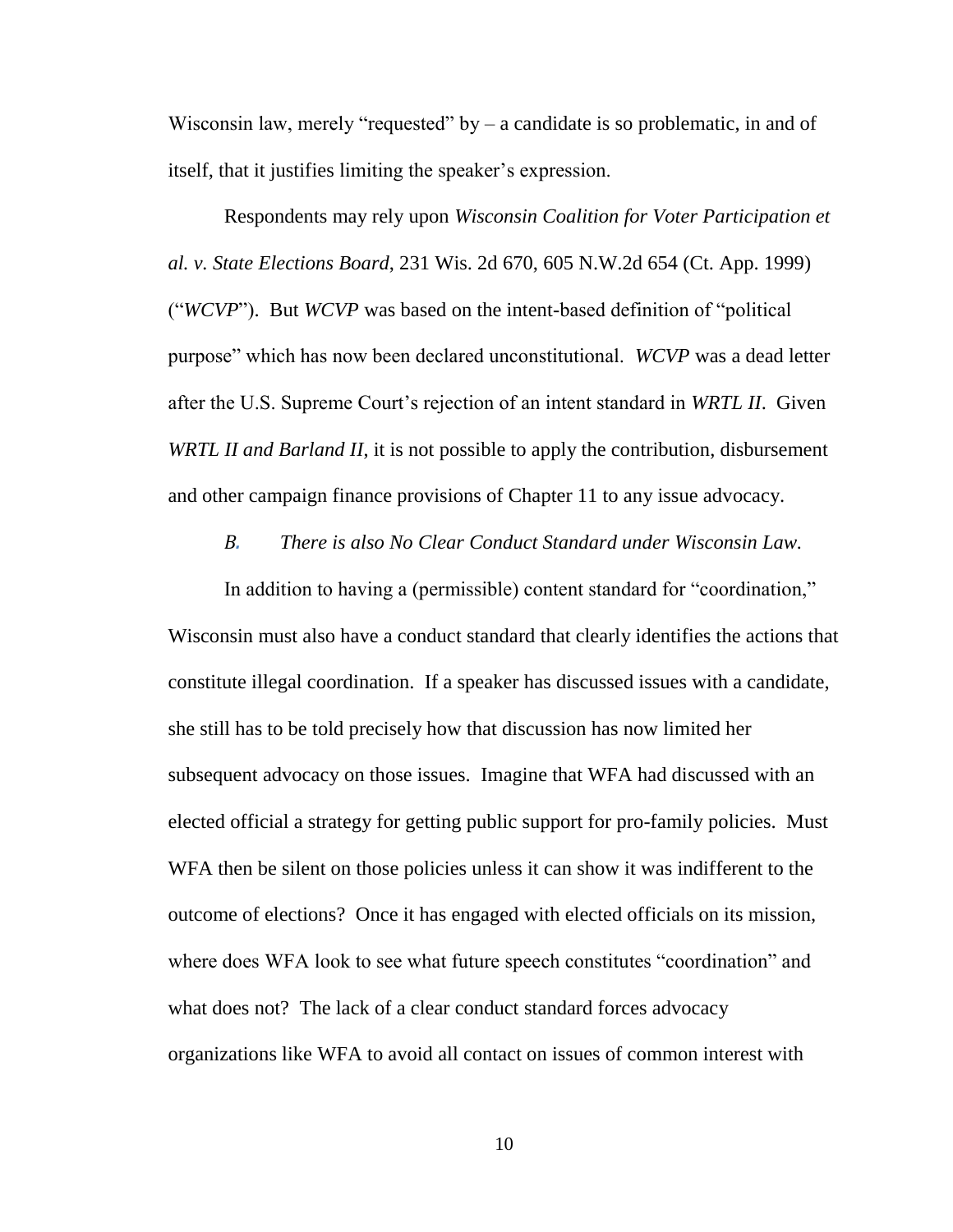elected officials – to forfeit their constitutional right to petition the government – in order to avoid a claim of criminal coordination.

The Wisconsin Legislature has passed no statute and the Government Accountability Board ("GAB") has promulgated no rules defining either a content or conduct standard for coordinated communication.<sup>3</sup> Searching for the guidance that cannot be found in the statutes, the Respondents, in other fora, have pointed to an advisory opinion issued by the State Elections Board. But an advisory opinion is not law. Wis. Stat. § 5.05(6a) protects the party requesting such an opinion, but it provides no protection to anyone else and does not bind the GAB – much less prosecutors – to apply the same standard to anyone else. More importantly, the advisory opinion has no content limitation other than the intent-based standard doomed by *WRTL II* and struck down in *Barland II*.

The advisory opinion's conduct limitations are based on a district court decision in *FEC v. Christian Coalition*, 52 F. Supp. 2d 45 (D.D.C. 1999). But that decision makes it clear why a more adequate conduct standard is necessary. It permits a finding of coordination when a communication is made at the "request or suggestion" of a candidate or if there is substantial negotiation or discussion regarding the communication's contents, timing, location, mode, or "volume."

This is unconstitutionally vague. What does it mean to "request" or "suggest" a communication? Would issue advocacy by WFA criticizing an

 $\overline{a}$ 

 $3$  To promulgate such a rule, the GAB would have had to engage in the open and transparent rulemaking process with input from the public and oversight from the Governor and the legislature. The only current GAB rule addressing coordination is limited to express advocacy. *See* Wis. Admin. Code § GAB 1.42.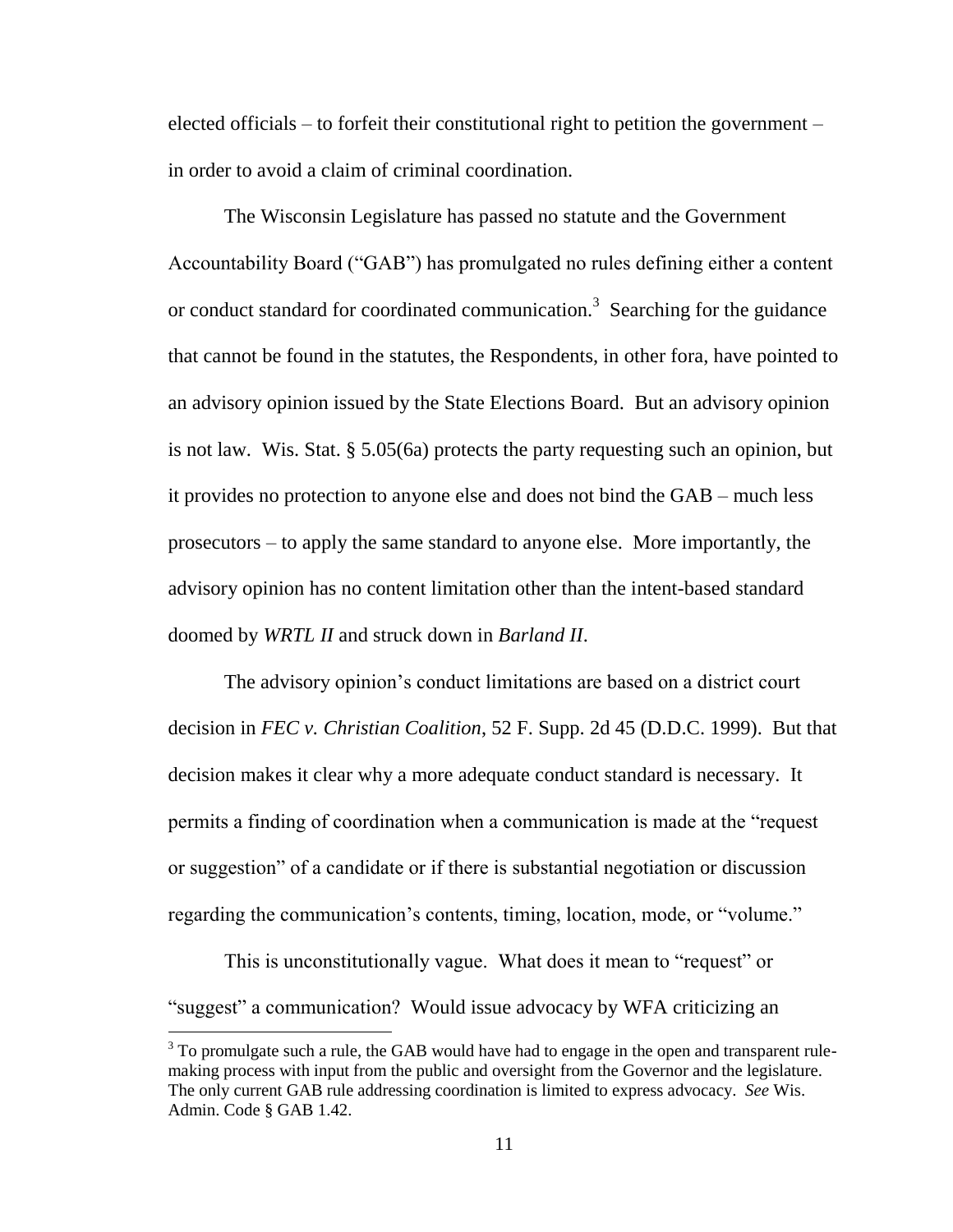elected official who opposed tuition tax credits become criminal because it had discussed the importance – and how to persuade the public of the merits – of such credits with the official's opponent? This seems wildly wrong.

Matters are not helped by the advisory opinion's statement that an independent speaker "probably" has a right to discuss philosophy, views, and issues with a candidate, but not campaign strategy. Why is that an appropriate dividing line? Organizations like WFA have all sorts of reasons to communicate with candidates about the ways in which a particular issue is to be advanced that have nothing to do with circumventing contribution limits. Because Wisconsin has no clear conduct standard for defining coordination it cannot seek to punish what is actually First Amendment protected speech.

#### **CONCLUSION**

A regulatory regime that permits the threat of criminal sanctions against otherwise independent speakers because they have communicated with elected officials and candidates about the issues of the day based on the intent of the speaker is unconstitutionally vague. To the extent that this regime can be read to require a prophylactic divide between those who wish to speak on issues during an election and those who wish to petition elected officials and make common cause on those issues, it is wildly overbroad. Because Wisconsin lacks an adequate definition of the conduct and the content of communications that could constitute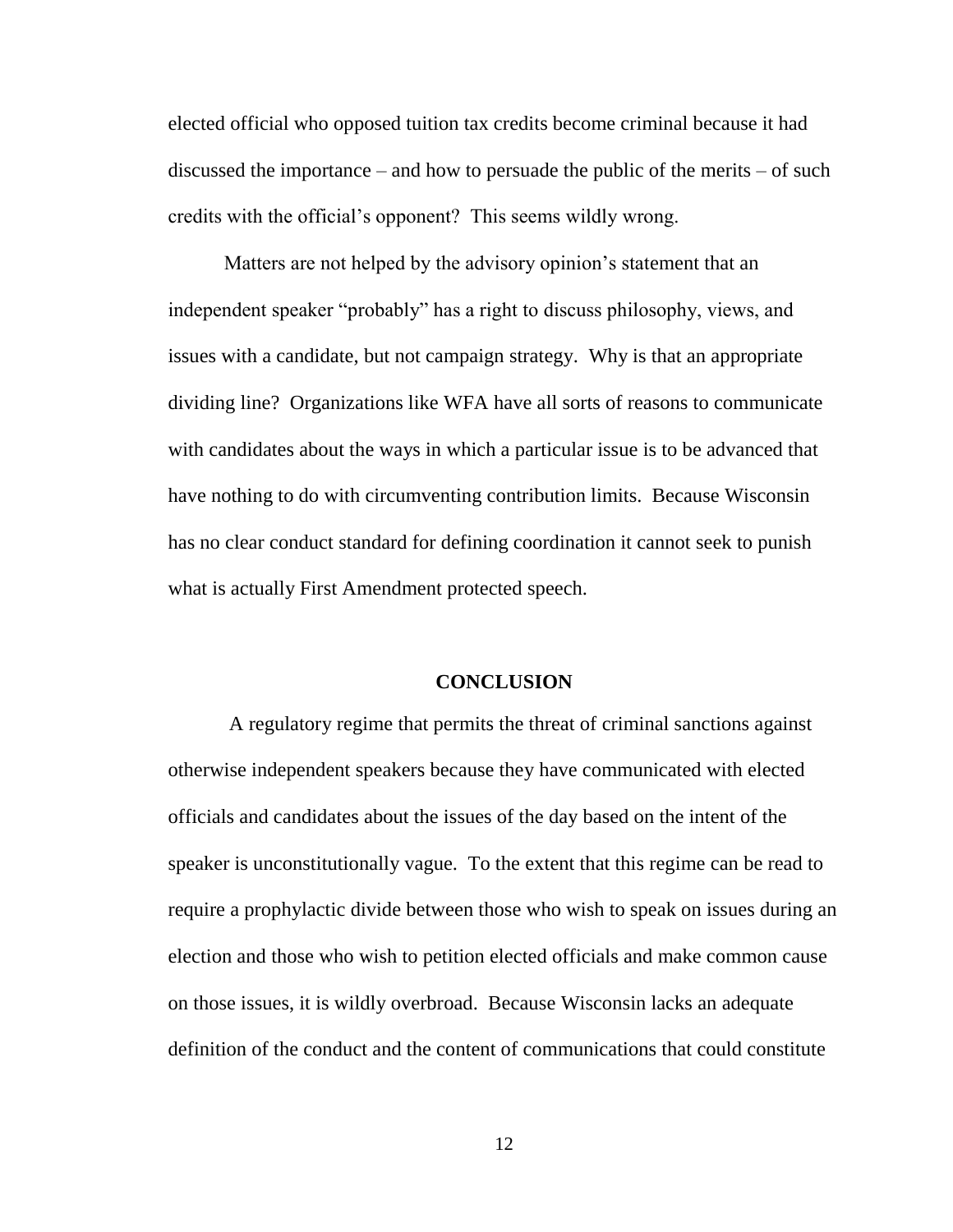"coordination," it cannot constitutionally regulate conduct that individual

prosecutors from time to time allege to be "coordination."

Dated: March 18, 2015.

WISCONSIN INSTITUTE FOR LAW & LIBERTY

Richard M. Esenberg, WI Bar No. 1005622 rick@will-law.org Brian W. McGrath, WI Bar No. 1016840 brian@will-law.org 1139 E. Knapp Street Milwaukee, WI 53202 414-727-9455; FAX: 414-727-6385

Attorneys for Amici Curiae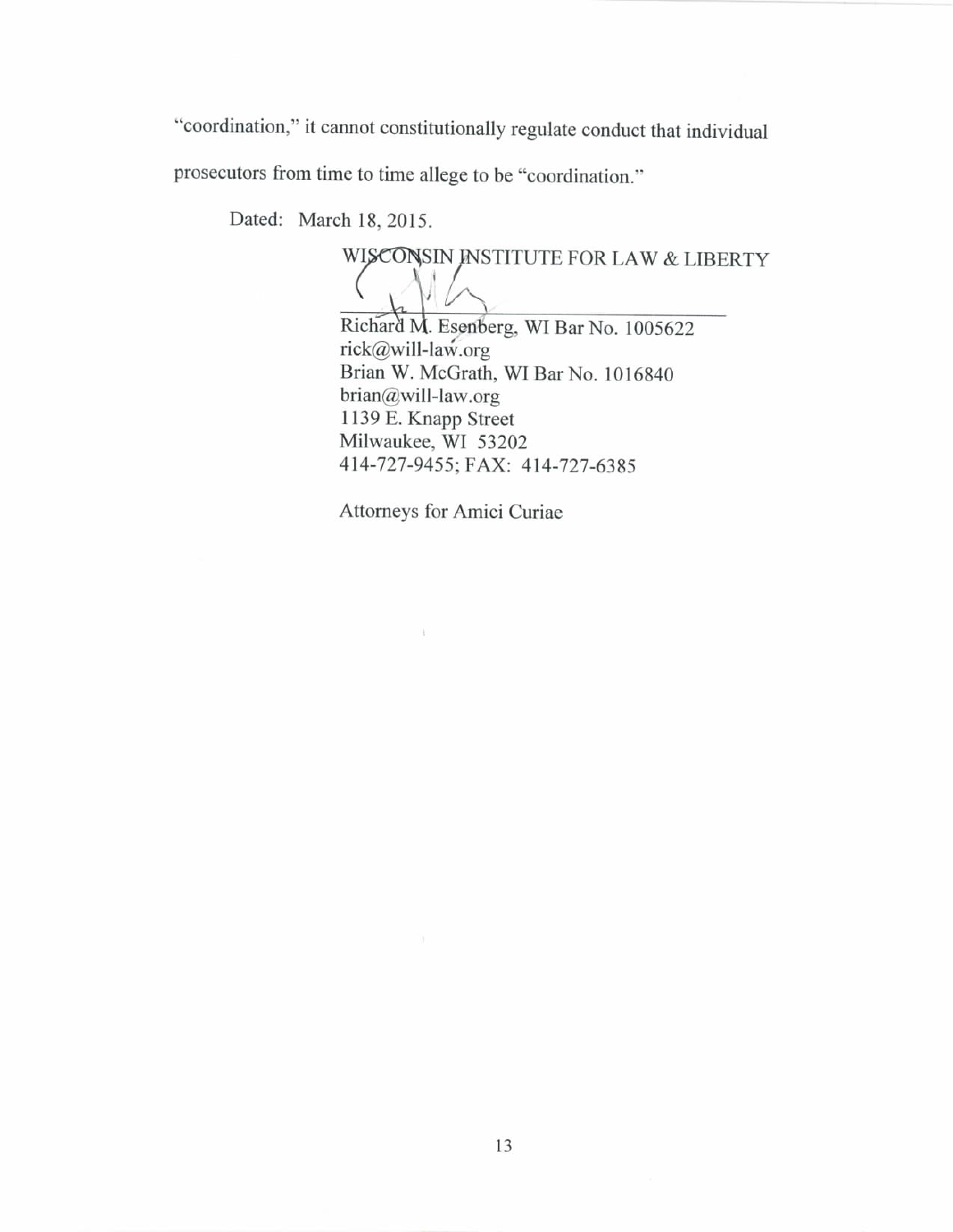# CERTIFICATE OF COMPLIANCE WITH RULE 809.19(8)(b) AND (c)

I hereby certify that this brief conforms to the rules contained in section 809.19(8)(b) and (c) for a brief and appendix produced with proportional serif font. This brief is 2,987 words, calculated using the Word Count function of Microsoft Word 2010.

Dated: March 18, 2013

RICHARD ESENBERG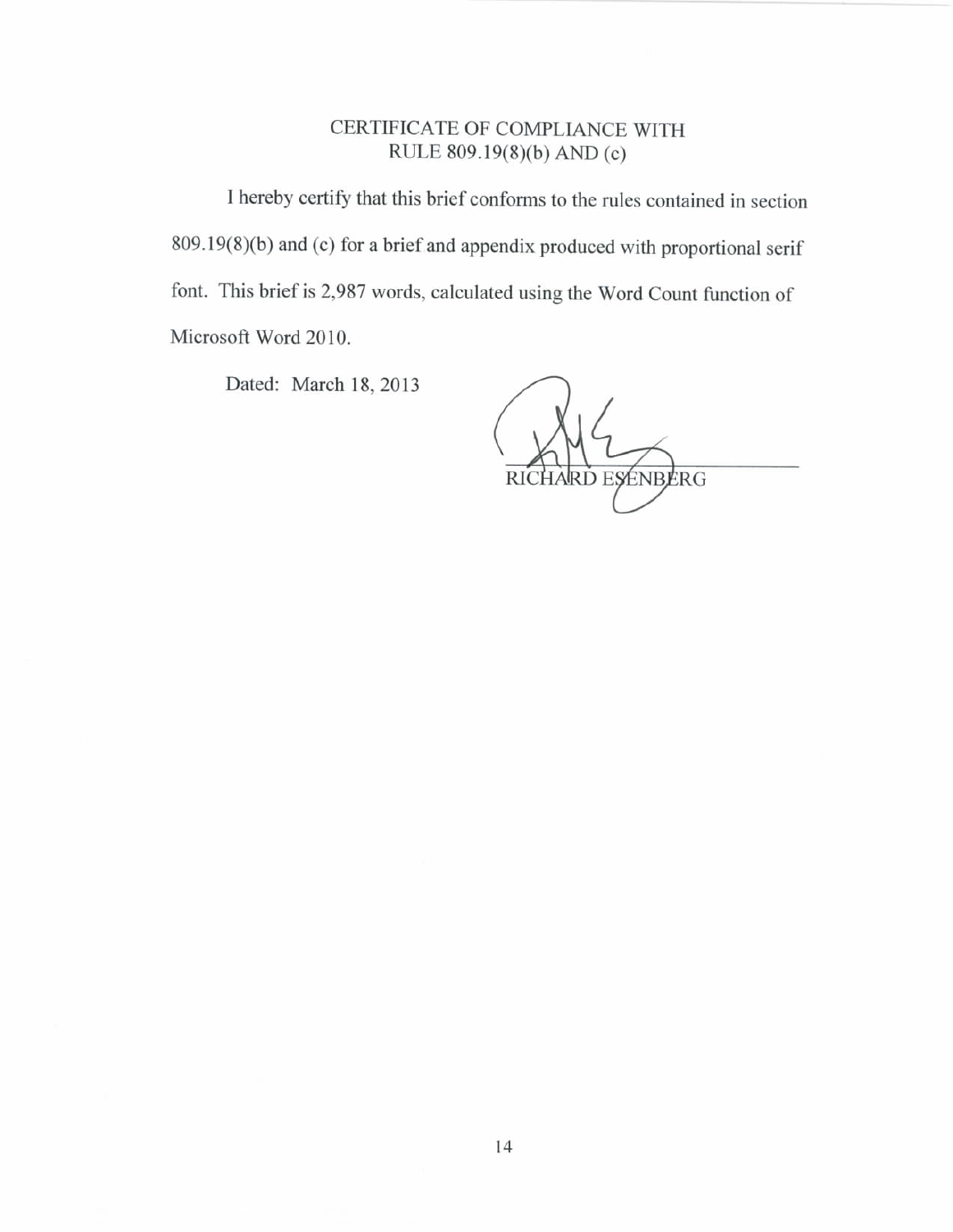## CERTIFICATE OF COMPLIANCE WITH SECTION 809.19(12)

I hereby certify that I have submitted an electronic copy of this brief, which complies with the requirements of section 809.19(12). I further certify that this electronic brief is identical in content and format to the printed form of the brief filed as of this date. A copy of this certificate has been served with the paper copies of this brief filed with the court and served on all opposing parties.

Dated: March 18, 2015